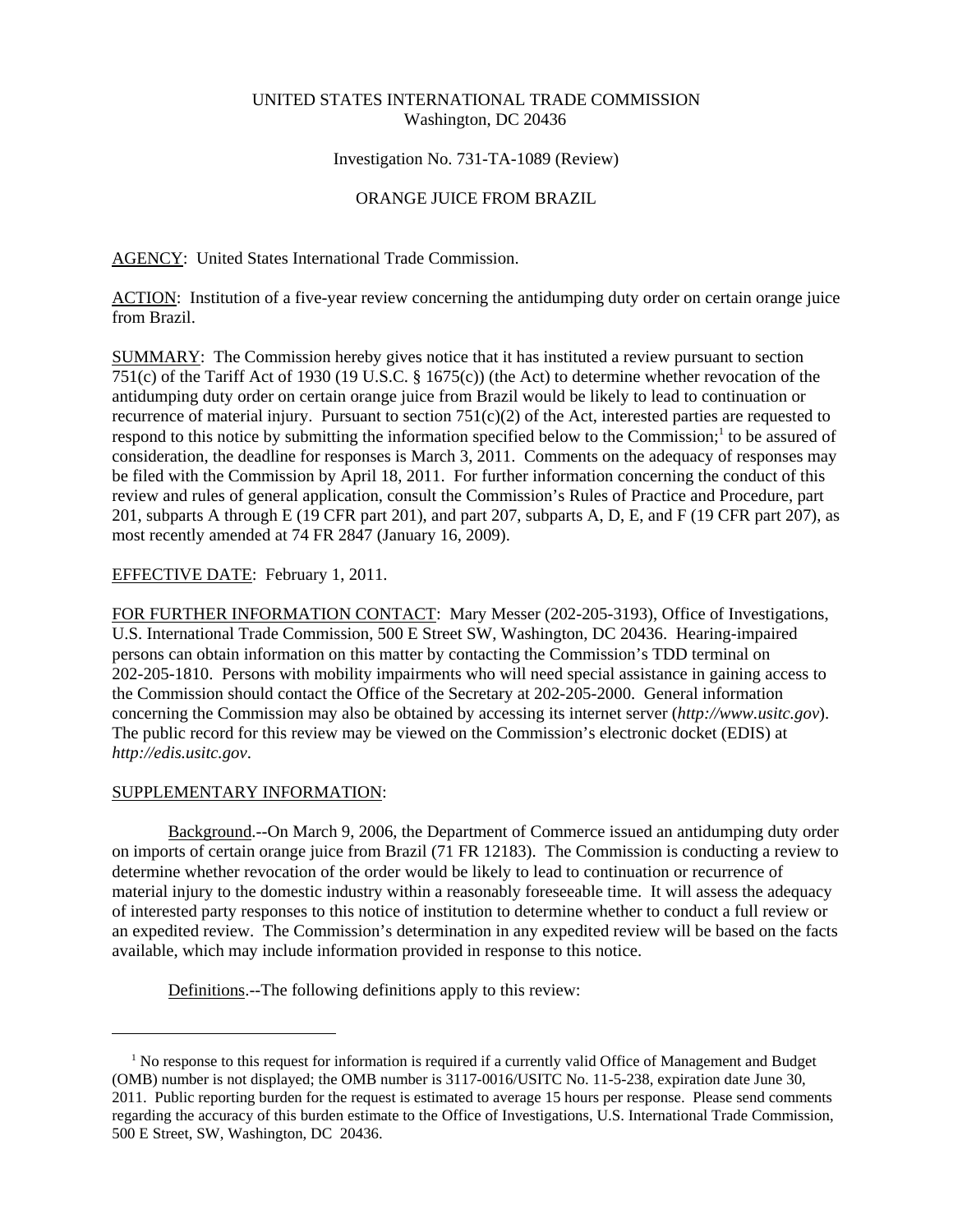- (1) *Subject Merchandise* is the class or kind of merchandise that is within the scope of the five-year review, as defined by the Department of Commerce.
- (2) The *Subject Country* in this review is Brazil.
- (3) The *Domestic Like Product* is the domestically produced product or products which are like, or in the absence of like, most similar in characteristics and uses with, the *Subject Merchandise*. In its original determination, the Commission defined the *Domestic Like Product* as consisting of conventional FCOJM, conventional NFC, organic FCOJM, and organic NFC, coextensive with Commerce's scope.<sup>2</sup>
- (4) The *Domestic Industry* is the U.S. producers as a whole of the *Domestic Like Product*, or those producers whose collective output of the *Domestic Like Product* constitutes a major proportion of the total domestic production of the product. In its original determination, the Commission defined the *Domestic Industry* as both orange growers and all domestic extractors/processors of certain orange juice.
- (5) The *Order Date* is the date that the antidumping duty order under review became effective. In this review, the *Order Date* is March 9, 2006.
- (6) An *Importer* is any person or firm engaged, either directly or through a parent company or subsidiary, in importing the *Subject Merchandise* into the United States from a foreign manufacturer or through its selling agent.

Participation in the review and public service list.--Persons, including industrial users of the *Subject Merchandise* and, if the merchandise is sold at the retail level, representative consumer organizations, wishing to participate in the review as parties must file an entry of appearance with the Secretary to the Commission, as provided in section 201.11(b)(4) of the Commission's rules, no later than 21 days after publication of this notice in the *Federal Register*. The Secretary will maintain a public service list containing the names and addresses of all persons, or their representatives, who are parties to the review.

Former Commission employees who are seeking to appear in Commission five-year reviews are advised that they may appear in a review even if they participated personally and substantially in the corresponding underlying original investigation. The Commission's designated agency ethics official has advised that a five-year review is not considered the "same particular matter" as the corresponding underlying original investigation for purposes of 18 U.S.C. § 207, the post employment statute for Federal employees, and Commission rule 201.15(b)(19 CFR § 201.15(b)), 73 FR 24609 (May 5, 2008). This advice was developed in consultation with the Office of Government Ethics. Consequently, former employees are not required to seek Commission approval to appear in a review under Commission rule 19 CFR § 201.15, even if the corresponding underlying original investigation was pending when they were Commission employees. For further ethics advice on this matter, contact Carol McCue Verratti, Deputy Agency Ethics Official, at 202-205-3088.

Limited disclosure of business proprietary information (BPI) under an administrative protective order (APO) and APO service list.--Pursuant to section 207.7(a) of the Commission's rules, the Secretary will make BPI submitted in this review available to authorized applicants under the APO issued in the

<sup>&</sup>lt;sup>2</sup> FCOJM stands for frozen concentrated orange juice for further manufacturing and NFC stands for conventional pasteurized single strength orange juice which has not been concentrated, typically referred to as not-from-concentrate.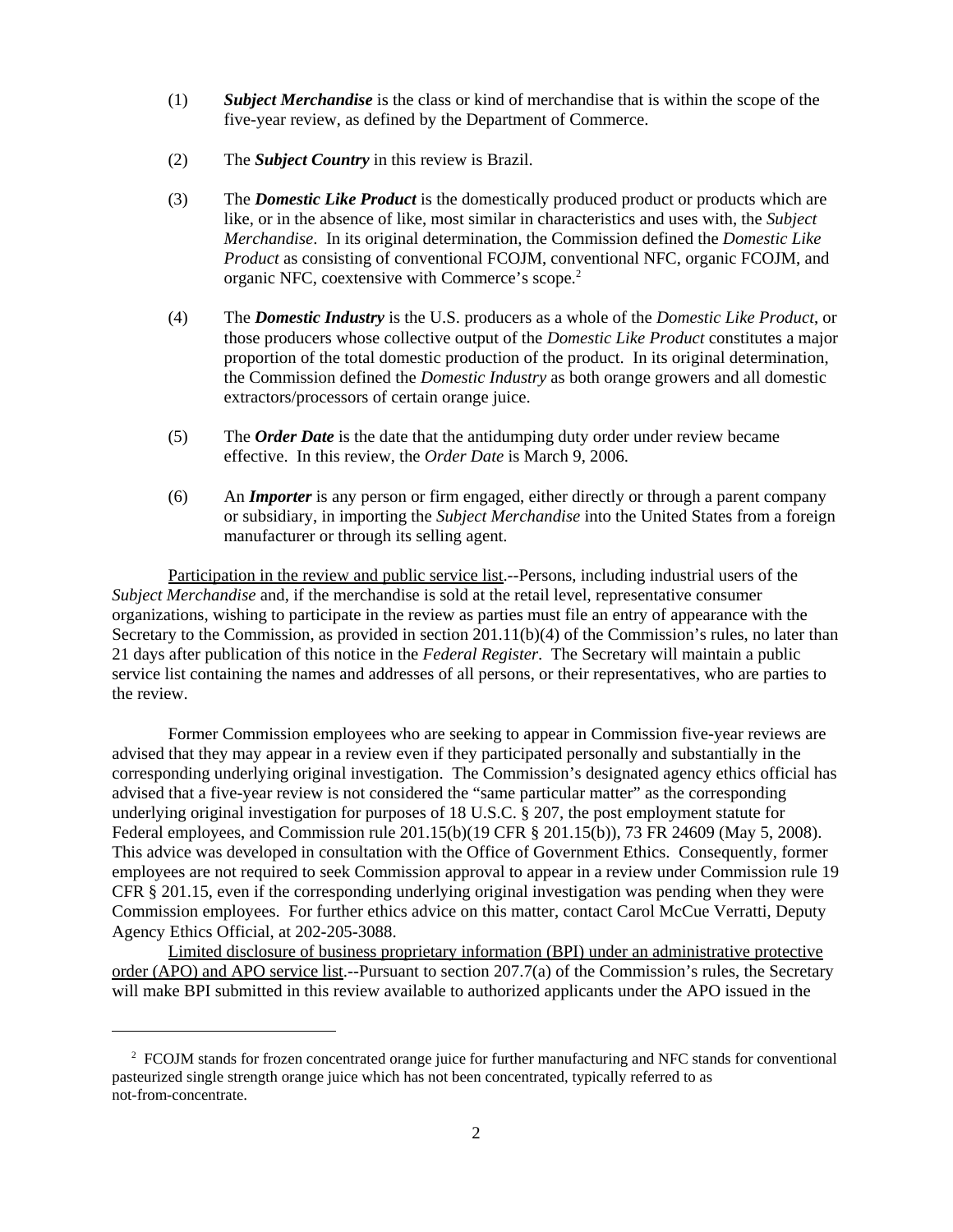review, provided that the application is made no later than 21 days after publication of this notice in the *Federal Register*. Authorized applicants must represent interested parties, as defined in 19 U.S.C. § 1677(9), who are parties to the review. A separate service list will be maintained by the Secretary for those parties authorized to receive BPI under the APO.

Certification.--Pursuant to section 207.3 of the Commission's rules, any person submitting information to the Commission in connection with this review must certify that the information is accurate and complete to the best of the submitter's knowledge. In making the certification, the submitter will be deemed to consent, unless otherwise specified, for the Commission, its employees, and contract personnel to use the information provided in any other reviews or investigations of the same or comparable products which the Commission conducts under Title VII of the Act, or in internal audits and investigations relating to the programs and operations of the Commission pursuant to 5 U.S.C. Appendix 3.

Written submissions.--Pursuant to section 207.61 of the Commission's rules, each interested party response to this notice must provide the information specified below. The deadline for filing such responses is March 3, 2011. Pursuant to section 207.62(b) of the Commission's rules, eligible parties (as specified in Commission rule 207.62(b)(1)) may also file comments concerning the adequacy of responses to the notice of institution and whether the Commission should conduct an expedited or full review. The deadline for filing such comments is April 18, 2011. All written submissions must conform with the provisions of sections 201.8 and 207.3 of the Commission's rules and any submissions that contain BPI must also conform with the requirements of sections 201.6 and 207.7 of the Commission's rules. The Commission's rules do not authorize filing of submissions with the Secretary by facsimile or electronic means, except to the extent permitted by section 201.8 of the Commission's rules, as amended, 67 FR 68036 (November 8, 2002). Also, in accordance with sections 201.16(c) and 207.3 of the Commission's rules, each document filed by a party to the review must be served on all other parties to the review (as identified by either the public or APO service list as appropriate), and a certificate of service must accompany the document (if you are not a party to the review you do not need to serve your response).

Inability to provide requested information.--Pursuant to section 207.61(c) of the Commission's rules, any interested party that cannot furnish the information requested by this notice in the requested form and manner shall notify the Commission at the earliest possible time, provide a full explanation of why it cannot provide the requested information, and indicate alternative forms in which it can provide equivalent information. If an interested party does not provide this notification (or the Commission finds the explanation provided in the notification inadequate) and fails to provide a complete response to this notice, the Commission may take an adverse inference against the party pursuant to section 776(b) of the Act in making its determination in the review.

# INFORMATION TO BE PROVIDED IN RESPONSE TO THIS NOTICE OF INSTITUTION: As used below, the term "firm" includes any related firms.

- (1) The name and address of your firm or entity (including World Wide Web address) and name, telephone number, fax number, and E-mail address of the certifying official.
- (2) A statement indicating whether your firm/entity is a U.S. producer of the *Domestic Like Product*, a U.S. union or worker group, a U.S. importer of the *Subject Merchandise*, a foreign producer or exporter of the *Subject Merchandise*, a U.S. or foreign trade or business association, or another interested party (including an explanation). If you are a union/worker group or trade/business association, identify the firms in which your workers are employed or which are members of your association.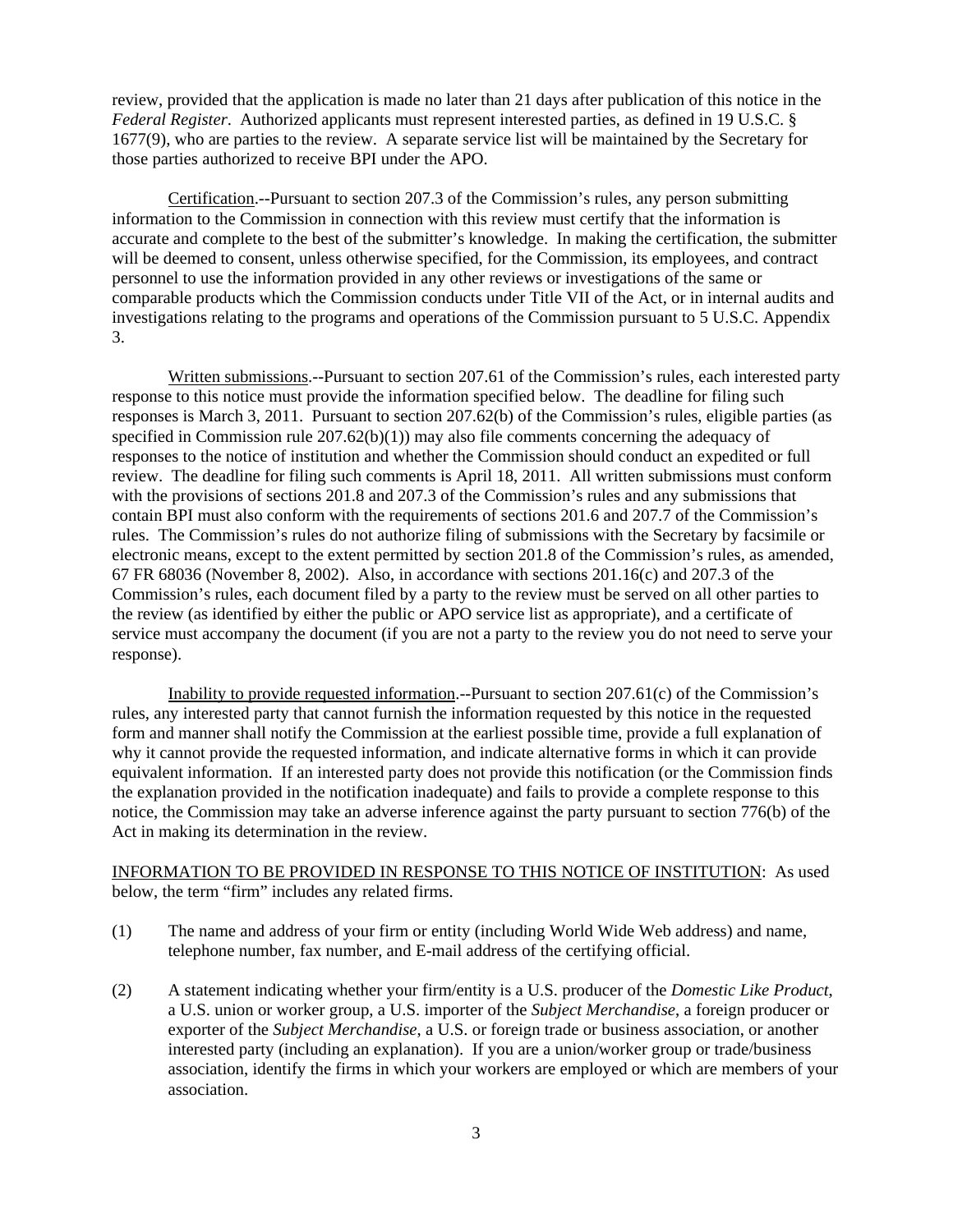- (3) A statement indicating whether your firm/entity is willing to participate in this review by providing information requested by the Commission.
- (4) A statement of the likely effects of the revocation of the antidumping duty order on the *Domestic Industry* in general and/or your firm/entity specifically. In your response, please discuss the various factors specified in section 752(a) of the Act (19 U.S.C. § 1675a(a)) including the likely volume of subject imports, likely price effects of subject imports, and likely impact of imports of *Subject Merchandise* on the *Domestic Industry*.
- (5) A list of all known and currently operating U.S. producers of the *Domestic Like Product*. Identify any known related parties and the nature of the relationship as defined in section 771(4)(B) of the Act (19 U.S.C. § 1677(4)(B)).
- (6) A list of all known and currently operating U.S. importers of the *Subject Merchandise* and producers of the *Subject Merchandise* in the *Subject Country* that currently export or have exported *Subject Merchandise* to the United States or other countries since the *Order Date*.
- (7) A list of 3-5 leading purchasers in the U.S. market for the *Domestic Like Product* and the *Subject Merchandise* (including street address, World Wide Web address, and the name, telephone number, fax number, and E-mail address of a responsible official at each firm).
- (8) A list of known sources of information on national or regional prices for the *Domestic Like Product* or the *Subject Merchandise* in the U.S. or other markets.
- (9) If you are a U.S. producer of the *Domestic Like Product*, provide the following information on your firm's operations on that product during crop year 2009/10, except as noted (report quantity data in millions of boxes (growers) or thousands of solids (processors) and value data in U.S. dollars, f.o.b. your production facility). If you are a union/worker group or trade/business association, provide the information, on an aggregate basis, for the firms in which your workers are employed/which are members of your association.
	- (a) Production (quantity) and, if known, an estimate of the percentage of total U.S. production of the *Domestic Like Product* accounted for by your firm's(s') production;
	- (b) Capacity (quantity) of your firm to produce the *Domestic Like Product* (i.e., the level of production that your establishment(s) could reasonably have expected to attain during the year, assuming normal operating conditions (using equipment and machinery in place and ready to operate), normal operating levels (hours per week/weeks per year), time for downtime, maintenance, repair, and cleanup, and a typical or representative product mix);
	- (c) the quantity and value of U.S. commercial shipments of the *Domestic Like Product* produced in your U.S. plant(s);
	- (d) the quantity and value of U.S. internal consumption/company transfers of the *Domestic Like Product* produced in your U.S. plant(s); and
	- (e) the value of (i) net sales, (ii) cost of goods sold (COGS), (iii) gross profit, (iv) selling, general and administrative (SG&A) expenses, and (v) operating income of the *Domestic Like Product* produced in your U.S. plant(s) (include both U.S. and export commercial sales, internal consumption, and company transfers) for your most recently completed fiscal year (identify the date on which your fiscal year ends).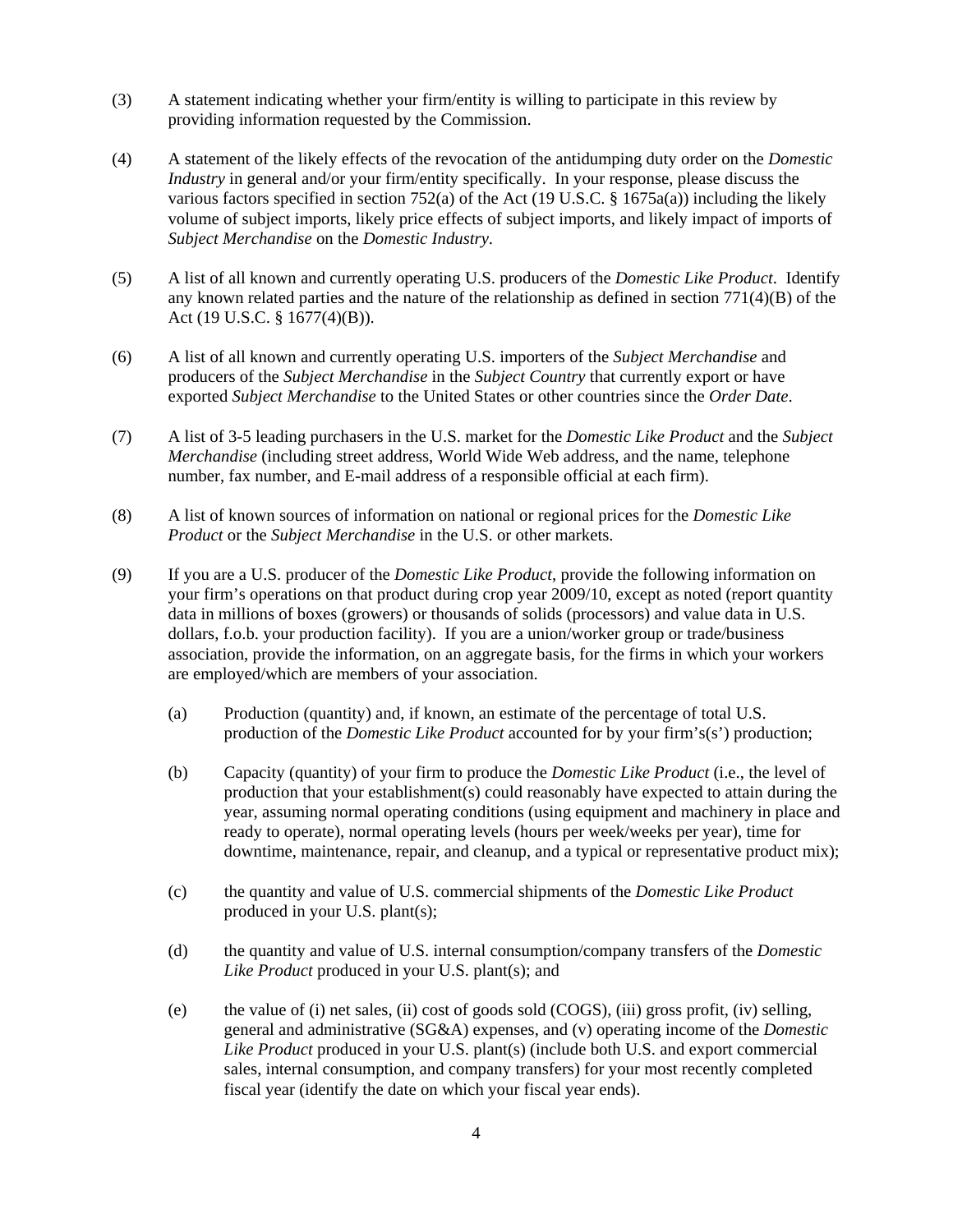- (10) If you are a U.S. importer or a trade/business association of U.S. importers of the *Subject Merchandise* from the *Subject Country*, provide the following information on your firm's(s') operations on that product during crop year 2009/10 (report quantity data in thousands of solids and value data in U.S. dollars). If you are a trade/business association, provide the information, on an aggregate basis, for the firms which are members of your association.
	- (a) The quantity and value (landed, duty-paid but not including antidumping duties) of U.S. imports and, if known, an estimate of the percentage of total U.S. imports of *Subject Merchandise* from the *Subject Country* accounted for by your firm's(s') imports;
	- (b) the quantity and value (f.o.b. U.S. port, including antidumping duties) of U.S. commercial shipments of *Subject Merchandise* imported from the *Subject Country*; and
	- (c) the quantity and value (f.o.b. U.S. port, including antidumping duties) of U.S. internal consumption/company transfers of *Subject Merchandise* imported from the *Subject Country*.
- (11) If you are a producer, an exporter, or a trade/business association of producers or exporters of the *Subject Merchandise* in the *Subject Country*, provide the following information on your firm's(s') operations on that product during crop year 2010 (report quantity data in millions of boxes (growers) or thousands of solids (processors) and value data in U.S. dollars, landed and duty-paid at the U.S. port but not including antidumping duties). If you are a trade/business association, provide the information, on an aggregate basis, for the firms which are members of your association.
	- (a) Production (quantity) and, if known, an estimate of the percentage of total production of *Subject Merchandise* in the *Subject Country* accounted for by your firm's(s') production;
	- (b) Capacity (quantity) of your firm to produce the *Subject Merchandise* in the *Subject Country* (i.e., the level of production that your establishment(s) could reasonably have expected to attain during the year, assuming normal operating conditions (using equipment and machinery in place and ready to operate), normal operating levels (hours per week/weeks per year), time for downtime, maintenance, repair, and cleanup, and a typical or representative product mix); and
	- (c) the quantity and value of your firm's(s') exports to the United States of *Subject Merchandise* and, if known, an estimate of the percentage of total exports to the United States of *Subject Merchandise* from the *Subject Country* accounted for by your firm's(s') exports.
- (12) Identify significant changes, if any, in the supply and demand conditions or business cycle for the *Domestic Like Product* that have occurred in the United States or in the market for the *Subject Merchandise* in the *Subject Country* since the *Order Date*, and significant changes, if any, that are likely to occur within a reasonably foreseeable time. Supply conditions to consider include technology; production methods; development efforts; ability to increase production (including the shift of production facilities used for other products and the use, cost, or availability of major inputs into production); and factors related to the ability to shift supply among different national markets (including barriers to importation in foreign markets or changes in market demand abroad). Demand conditions to consider include end uses and applications; the existence and availability of substitute products; and the level of competition among the *Domestic Like Product*